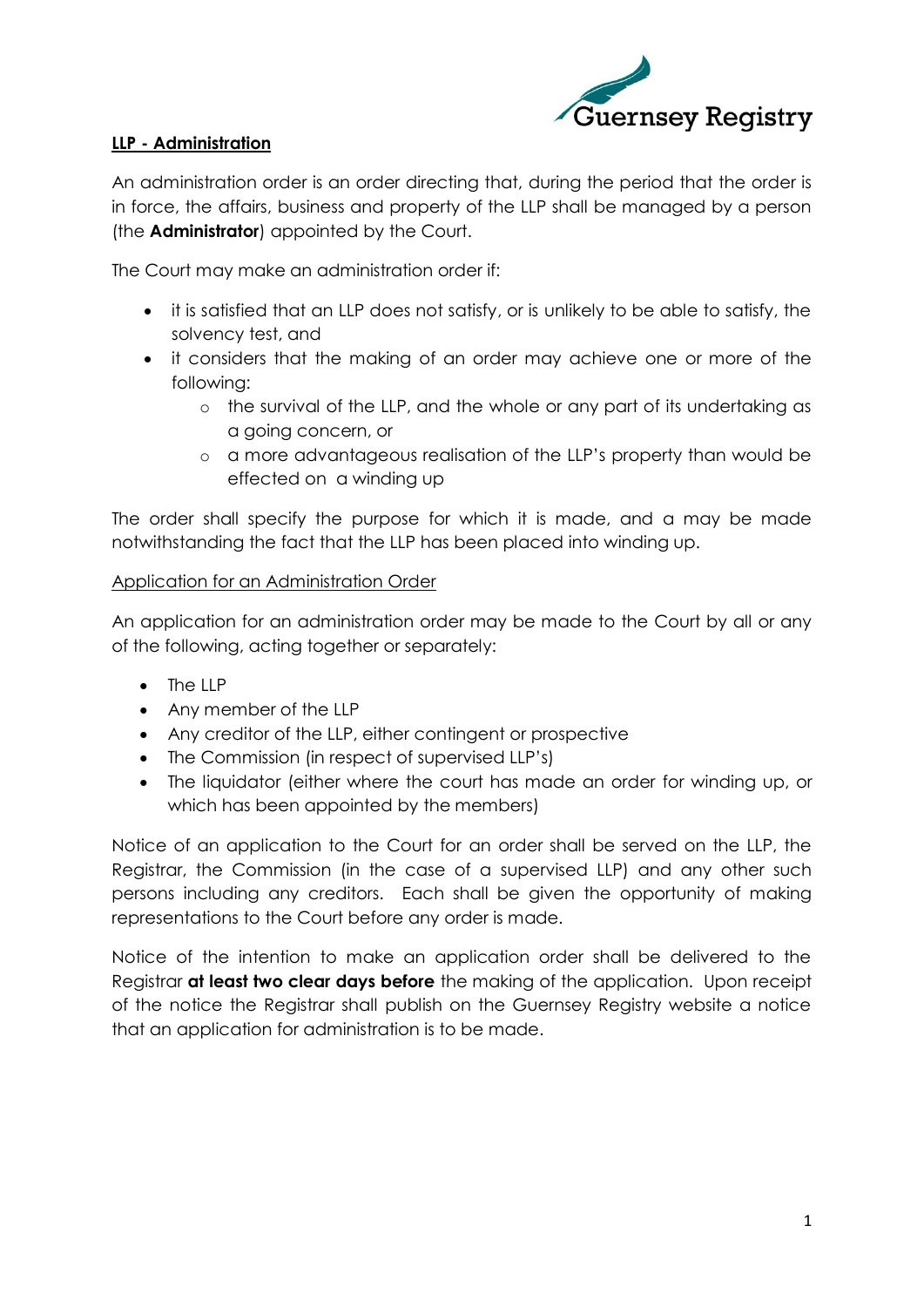

During the period between the making of an application and the making of an order (or the dismissal of the application) no order shall be made for the LLP's winding up; the occurrence of a winding up event specified in section 85(1)(1) or (b) of the LLP (Guernsey) Law 2013 shall have no effect: and no proceedings may be commenced or continued against the LLP, except with the leave of the Court. (Note: rights of set-off and secured interests, and rights of enforcement are unaffected by an application action).

On hearing an application for an administration order, the Court may, on such terms and conditions as it thinks fit:

- Grant or dismiss the application
- Adjourn the hearing (conditionally or unconditionally)
- Make an interim order, or any other order. An interim order may without limitation restrict the performance of any function of the members, or of the LLP.

## Effect of an Administration Order

On the making of an administration order any application for the winding up of the LLP shall be dismissed.

Any winding up order in force shall be discharged or suspended, and any winding up action shall cease to have effect or shall be suspended.

During the period for which an administration is in force: no order may be made for winding up the LLP; any winding up event specified in section 85(1)(1) or (b) of the LLP (Guernsey) Law 2013 will have no effect; and no proceedings may be commenced or continued against the LLP, except with the leave of the Court. (Note: rights of set-off and secured interests, and rights of enforcement are unaffected by an application action).

An LLP must ensure that all correspondence contains the administrators name and a statement that the affairs, business and property of the LLP are being managed by the administrator; and where there is a website the administrator name and a statement that the affairs, business and property of the LLP are being managed by an administrator must appear in a reasonably prominent location on that website.

## The Office of Administrator

The administrator shall be sworn before the Court when the Court makes the administration order, or at any other time directed by the Court.

In performing his functions the administrator is deemed to act as the LLP's agent, but shall not incur personal liability except to the extent that he is fraudulent, reckless or grossly negligent, or acts in bad faith.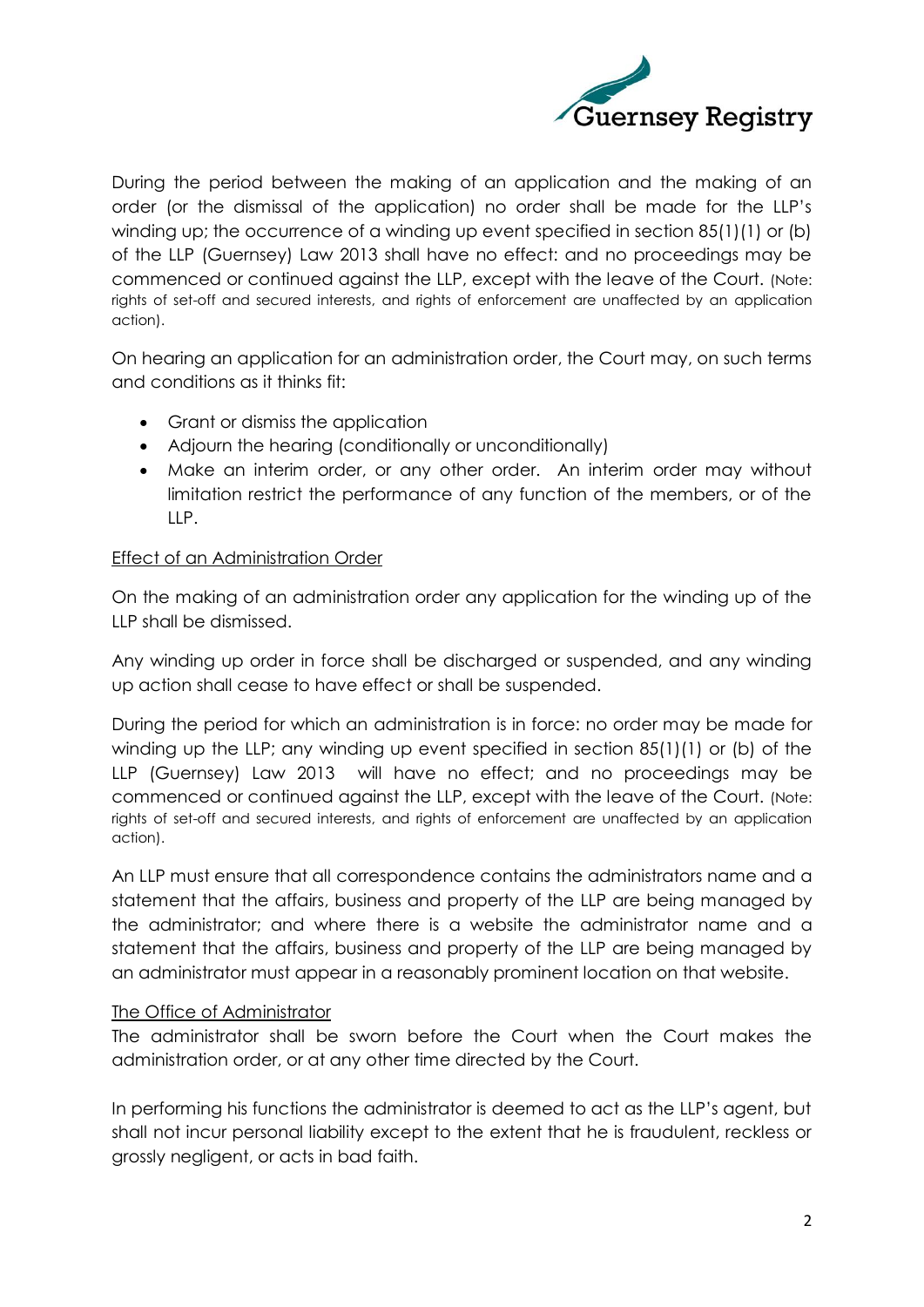

The administrators remuneration, and any costs, charges and expenses properly incurred in the administration are payable from the LLP's property in priority to all other claims. The administrator's fees shall be fixed by the Court.

The administrator may be removed at any time by Order of the Court, or may resign his office by giving notice of his resignation to the Court. In addition a person ceases to be an administrator in the event of his death. The Court may appoint a replacement.

### General Powers and Duties of the Administrator

Where an administration order is made the administrator shall**, within 7 days of the day of his appointment,** send a copy of the order to the Registrar. Upon receipt of the notice the Registrar shall publish on the Guernsey Registry website a notice that an administration order has been made.

A copy of the order must also be sent to the LLP, and within 28 days of the making of the order the administrator shall (unless the Court orders otherwise, send notice to all creditors of the LLP so far as his is aware of their addresses; and in the case of a supervised LLP send notice of the order to the Commission.

A copy of the order should also be sent to any other persons within such time as the court may direct.

Upon his appointment the administrator shall take into his custody or under his control all the property to which the LLP is, or appears to be, entitled. The administrator shall manage the affairs, business and property of the LLP in accordance with any directions given by the Court, and may do all such things as may be necessary or expedient for the management of the affairs, business and property of the LLP.

The administrator may apply to the Court for directions in relation to the extent or performance of any function, and any matter arising in the course of his administration.

The administrator has the power to prevent the involvement in the management of the LLP of any member, and to call any meeting of the member or creditors.

Any function conferred on the LLP which could be performed in such a way as to interfere with the performance by the administrator of his functions **may not** be performed without the consent of the administrator.